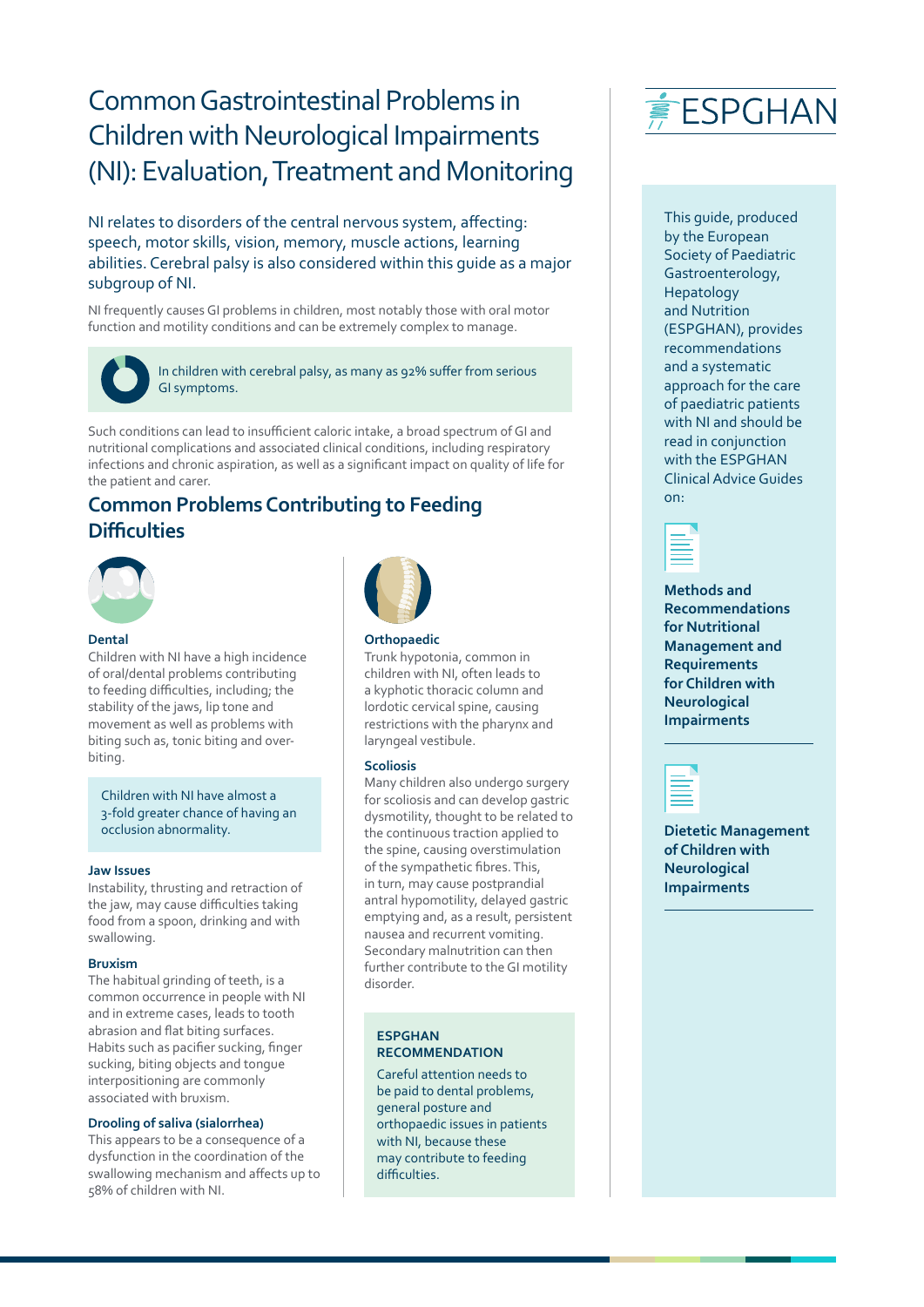## **Oropharyngeal Dysfunction (OPD)**



OPD occurs in 90% of children with NI and is defined by the presence of disturbances in one or more of the oral, pharyngeal or oesophageal phases of swallowing.

In addition to swallowing dysfunction, children with NI may display sialorrhea (hypersalivation), coughing, multiple swallows, gurgly voice, wet breathing, gagging and choking, and alterations in appetite, feeding difficulties and prolonged feeding times. Many of these symptoms are associated with dysfunction in the pharyngeal phase of swallowing.

Feeding can also be impacted by malocclusion of teeth and lip functions including; problems with incomplete lip closure during swallowing, low lip and suction pressure and prolonged delay between the suction and propelling stages.

| <b>OPD DIAGNOSTIC METHODS</b>                                                                                                                                                                                                                                                                                                                                                                                                                                                                   | <b>ESPGHAN RECOMMENDATIONS</b>                                                                                                                                                                                                                                                                                                                  |
|-------------------------------------------------------------------------------------------------------------------------------------------------------------------------------------------------------------------------------------------------------------------------------------------------------------------------------------------------------------------------------------------------------------------------------------------------------------------------------------------------|-------------------------------------------------------------------------------------------------------------------------------------------------------------------------------------------------------------------------------------------------------------------------------------------------------------------------------------------------|
| • Feeding history                                                                                                                                                                                                                                                                                                                                                                                                                                                                               | Feeding history from early infancy and direct visual<br>assessment of feeding to be carried out by a trained<br>health professional who is highly experienced in<br>evaluating oropharyngeal function, which may include:<br>speech and language therapists, doctors, nurses,<br>dieticians and/or GI physiologists                             |
| . Videofluoroscopy (VFS) to detect discoordinate<br>pharyngeal motility and silent aspiration                                                                                                                                                                                                                                                                                                                                                                                                   | VFS to be used when there is suspicion of an abnormal<br>pharyngeal phase of swallowing and/or concerns<br>about aspiration - this may include high-resolution<br>oesophageal manometry, where available                                                                                                                                        |
| . Sucking and swallowing problems from early infancy<br>. Direct observation at meal times with or without the<br>use of standardised or validated scoring systems<br>• Combined modalities, eg. Videomanometry and<br>impedance measurements to be considered if<br>appropriate equipment and expertise are available<br>· Fibreoptic endoscopy to detect aspiration and<br>penetration of the upper respiratory tract                                                                         | OPD should be considered in all patients with NI even in<br>the absence of obvious clinical signs and symptoms<br>Scoring systems that may be used in clinical practice:<br>• Eating and Drinking<br>• Ability Classification System<br>· Schedule for Oral Motor Assessment<br>· Dysphagia Disorders Survey<br>• Functional Feeding Assessment |
| <b>OPD TREATMENT</b>                                                                                                                                                                                                                                                                                                                                                                                                                                                                            | <b>ESPGHAN RECOMMENDATION</b>                                                                                                                                                                                                                                                                                                                   |
| Skilled multidisciplinary team<br>Management should aim to optimise oral ingestion,<br>where it is shown to be safe<br>Modification of feeds and feeding time<br>Focus on posture, feed consistency and content to<br>provide safe feeding and limit complications, e.g<br>aspiration<br>Speech and language therapy<br>Oral sensorimotor therapies could be used in an attempt<br>to improve the individual and combined functioning of<br>the lips, cheeks, tongue and pharyngeal structures. | Speech and language interventions to be considered in<br>the treatment of NI children with OPD, and/or where<br>there is need for modification of the consistency of feeds                                                                                                                                                                      |

Proactive screening of all young children with NI, including those with mild impairments, is advised, to optimise growth and nutritional outcomes

## **OPD MONITORING EXPLORER STATES IN A RECOMMENDATION**

Regular monitoring of growth and nutritional status in children with NI with oral pharyngeal dysfunction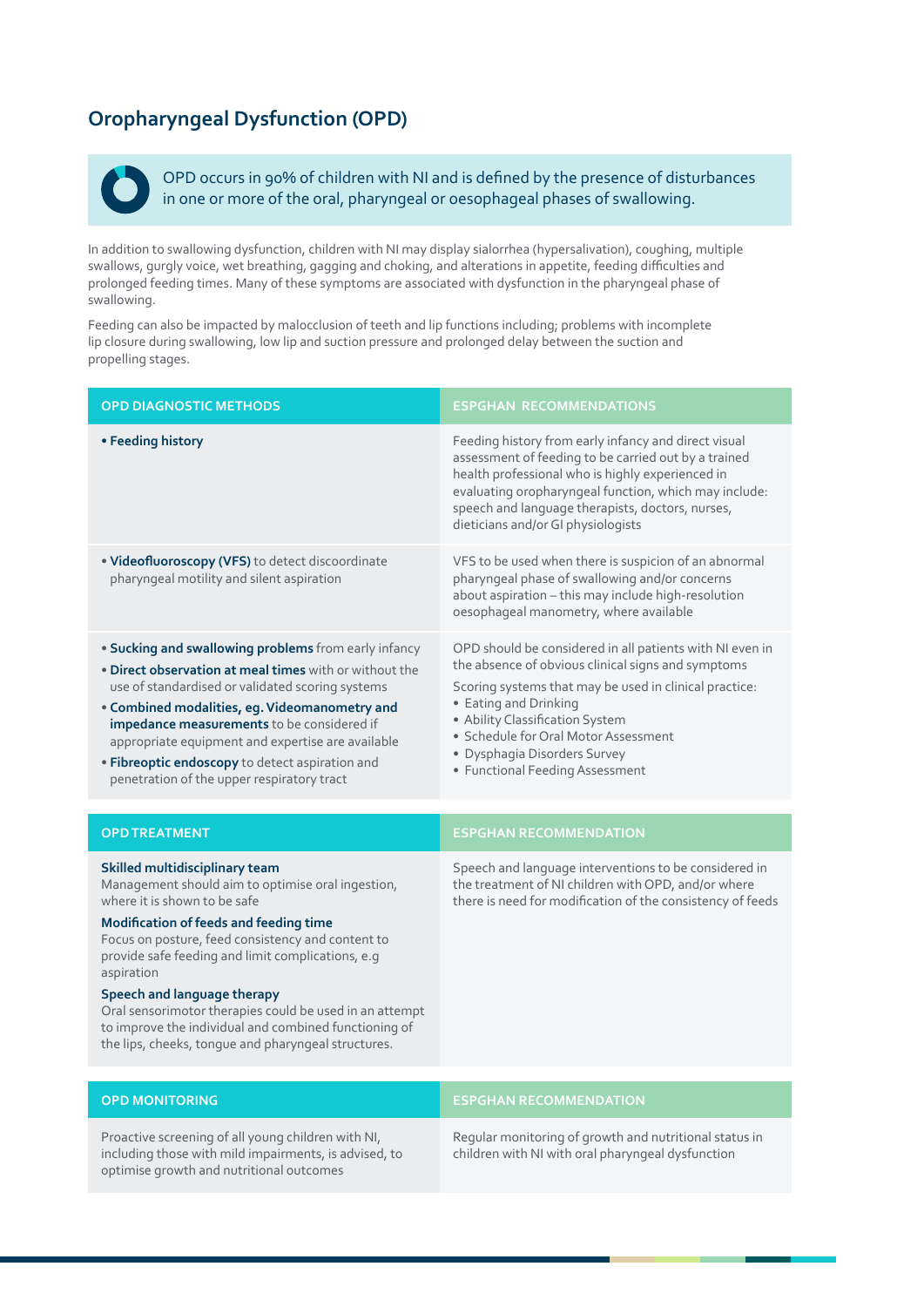## **Gastroesophageal Reflux Disease (GORD)**

## GORD has a reported incidence of 70% in children with NI

Prompt diagnosis is vital in patients with severe NI who are at risk of developing superior mesenteric artery syndrome because of frequent scoliosis and malnutrition. This can result in reduced retroperitoneal fat around the third part of the duodenum, which is thought to avoid compression by increasing the aortomesenteric angle.

| <b>GORD DIAGNOSTIC METHODS</b>                                                                                                                                                                                                                                                                                                                                                                                                                                                                                                              | <b>ESPGHAN RECOMMENDATIONS</b>                                                                                                                                                                                                                                             |  |
|---------------------------------------------------------------------------------------------------------------------------------------------------------------------------------------------------------------------------------------------------------------------------------------------------------------------------------------------------------------------------------------------------------------------------------------------------------------------------------------------------------------------------------------------|----------------------------------------------------------------------------------------------------------------------------------------------------------------------------------------------------------------------------------------------------------------------------|--|
| Oesophagogastroduodenoscopy with biopsies - the method of<br>choice to diagnose and monitor oesophageal involvement<br>Oesophageal pH-metry can detect and quantify acidic, weakly acidic<br>and non-acidic reflux episodes when combined with oesophageal<br>multichannel intraluminal impedance pH-metry<br>Upper GI barium swallow or abdominal ultrasound to be used<br>in patients with persistent gastric stasis and vomiting, to exclude<br>intestinal obstruction<br>Scintigraphy may have a role in detecting pulmonary aspiration | Objective measures to be used<br>including; oesophageal pH- or pH/<br>multichannel intraluminal impedance<br>monitoring, and/or upper GI endoscopy<br>Given their high prevalence of GORD, a<br>trial of PPIs with careful clinical follow-<br>up is acceptable management |  |
| <b>GORD TREATMENT</b><br>Consists of lifestyle changes, pharmacologic therapies and surgical<br>treatment                                                                                                                                                                                                                                                                                                                                                                                                                                   | <b>ESPGHAN RECOMMENDATIONS</b>                                                                                                                                                                                                                                             |  |
| <b>Dietary changes:</b><br>A high-pectin diet has been shown to significantly decrease the reflux<br>index, the number of reflux episodes/day, the duration of the longest<br>reflux as well as vomiting and coughing episodes<br>Whey-based formula in gastrostomy-fed NI children reduces reflux<br>episodes and the duration of reflux<br>Hypercaloric diet for 6 months, increasing body weight and BMI<br>improves GORD                                                                                                                | Modifications of enteral nutrition<br>(thickening of liquid enteral formulas,<br>whey-based formulas) in addition to<br>other therapeutic options of GORD in<br>children with NI                                                                                           |  |
| Pharmacological intervention<br>Acid-suppression drugs are the main therapy and PPI's are considered<br>treatment of choice for the healing of erosive oesophagitis and GORD<br>symptoms, although they don't influence the volume and number of<br>reflux so some vomiting may persist                                                                                                                                                                                                                                                     | PPIs to be used as first-line treatment<br>Special attention concerning side<br>effects needed in prolonged treatment                                                                                                                                                      |  |
| <b>GORD Monitoring</b><br>Only objective diagnostic testing is reliable for monitoring as children<br>with severe NI aren't able to report symptoms such as pain and<br>heartburn. When long-term therapy is needed and stopping PPI<br>treatment may be considered potentially detrimental, multichannel<br>intraluminal impedance, if available, may assist monitoring                                                                                                                                                                    | Prokinetic agents not to be used<br>routinely because of their weak efficacy<br>and side effects, although their use may<br>be considered in uncontrolled GORD<br>Periodical re-evaluation of long-term<br>therapy is recommended                                          |  |